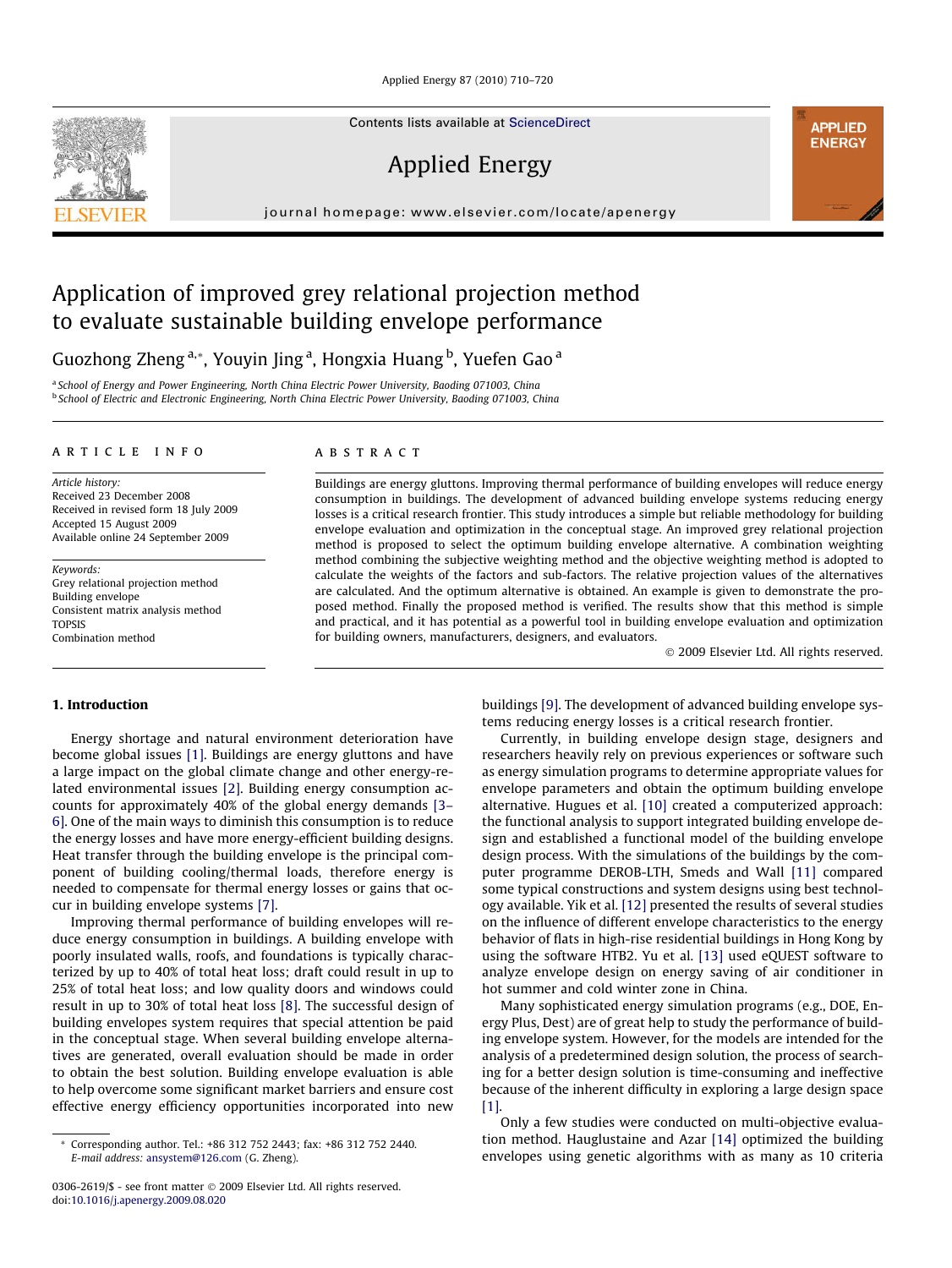related with code compliance, energy consumption, and costs. Bouchlaghem [\[15\]](#page--1-0) presented a computer-based model for the design of building envelopes combining analytical and graphical methods to optimize the thermal performance of a building. Nerija et al. [\[16\]](#page--1-0) proposed a methodology for the multivariant design and multiple criteria analysis of a building's life cycle and took into account criteria's quantitative and qualitative characteristics for determination of criteria weights. He et al. [\[17\]](#page--1-0) presented the concept of a building envelope performance evaluation framework, which integrates existing simulation applications and evaluation criteria with multidisciplinary knowledge, state-of-the-art Information Technologies (IT), and Industry Foundation Classes (IFC).

The prime functions of the building envelope are to provide security, solar and thermal control, moisture control, indoor air quality control, access to daylight, and views to outside, cost effectiveness and aesthetics. A good envelope design should be the result of a systematic approach, checking all relevant elements with respect to energy-related, environmental, capitalized and physical qualities [\[18\].](#page--1-0) It is therefore necessary to apply an integrated approach to the process of optimizing building envelope design and evaluating the performance [\[19\].](#page--1-0) Although some related studies have attempted to adopt multi-objective evaluation model in building envelope design and evaluation, the efficient and effective method has yet to be developed. In the current work, the grey relational projection method is proposed in the optimization and evaluation of building envelopes.

Optimization and evaluation of building envelopes is composed of white information (have been understood), black information (have not been found) and grey information. The grey information is qualitative and the relationship between each evaluation index is mutually independent. Although the relationship is uncertain, it exists in reality and is called grey relation. Therefore, optimization and evaluation of building envelopes is a grey multi-objective decision problem.

Grey relational projection theory is an effective means analyzing the relationship between sequences with grey information. It has been applied in many fields [\[20–22\].](#page--1-0) Effort in analyzing building envelope evaluation by the grey relational projection method is lacking. Most of the grey relational projection methods are based on a single base point (the ideal alternative). The paper aims to propose a double base point (the positive ideal alternative and negative ideal alternative) grey relational projection method in building envelope evaluation.

When determining the weights of the evaluation indexes, the weights are normally determined by either the subjective or objective method in most multi-objective decision problems. In order to integrate the merits of both approaches, the paper proposes a combination weighting method to determine the weights of the factors and sub-factors. In order to ensure the consistency of the decision matrix, consistent matrix analysis method is adopted to determine the subjective weights. The technique for order preference by similarity to ideal solution (TOPSIS) is used to determine the objective weights.

The primary purpose of the research is to develop a methodology for the evaluation and optimization of building envelopes and select the optimum building envelope alternative in the conceptual stage. This is done with the aim of attracting some attention to the consequence of energy conservation on building envelopes and providing some criteria for building envelope design.

This paper is organized as follows. The first section includes the introductory part; Section 2 establishes the evaluation framework and indexes; Section [3](#page--1-0) describes the improved grey relational projection method in building envelope evaluation and optimization. Section [4](#page--1-0) illustrates a case to select the optimum building envelope alternative; Section [5](#page--1-0) contains validity of the proposed method, and the last section concludes.

### 2. Building envelope evaluation framework and indexes

The building envelope comprises the floor, exterior walls and roof that separate the inside conditioned space from the outside or unconditioned space. The function of the envelope is to enclose the space in such a way that its environmental characteristics can be regulated within acceptable limits [\[23\]](#page--1-0). Before performing the evaluation, however, criteria for building envelope performance should be determined. With an emphasis on sustainable building envelope, the factors affected the building envelope performance are selected including thermal characteristics, building form, cost, innovation, reliability and environmental effects. The energy performance of building envelope is influenced by following factors:

- (1) The heat transfer characters including walls, floors, windows, doors, roofs and the sunlight penetrating into the interior living or work spaces strongly influence the heating/ cooling load of the building. Thus the heat transfer coefficients greatly affect the thermal insulation performance of the building envelopes. The smaller the heat transfer coefficient is, the smaller the capacity of heat transmission is. The heat transfer coefficient is a critical factor for energy consumption of the building.
- (2) The energy performance may also be influenced by the building form. Building form coefficient is the ratio of the surface area to the volume. The smaller the form coefficient, the fewer the dissipate heat, which is beneficial to building energy conservation. Therefore, the form coefficient should be controlled at a small value. The maximum form coefficient and perfect form coefficient are proposed based on the form coefficient. The maximum form coefficient is the ratio of perimeter of a cross-section to its area in the building. It reflects the influence of the cross-section form to energy conservation performances of the building. The perfect form coefficient is the ratio of the maximum form coefficient to form coefficient. And it reflects the influence of building height to the energy conservation performances of the building. Additionally, the building orientation, floor-to-ceiling height, wall-to-window ratio and shading coefficient also greatly influence the energy conservation performance of the building envelopes.
- (3) Costs are also considered in order to obtain effective design for the end user. The economy benefits can be broken down in two types of costs: initial construction costs and maintenance costs. For instance, initial construction costs may be reduced by selecting lower quality components, that will, however, result in increasing the maintenance costs [\[10\].](#page--1-0)
- (4) In order to encourage the designers and developers to adopt new technology and new materials in sustainable building envelope, innovation is also considered in the building envelope performance.
- (5) The building envelope is regarded as a system enclosing and protecting the indoor environment from disturbing outdoor conditions, and the indoor environmental quality of a building has a significant impact on occupant health, comfort, and productivity. Therefore reliability of the building envelopes is taken into account [\[24\].](#page--1-0) Reliability contains safety, comfort and durability of the building envelopes.
- (6) Quarrying, processing of various raw materials and manufacture of materials and structures as well as their transportation, building construction and maintenance are often harmful to the environment. Sustainable building envelope should be constructed of materials that minimized lifecycle environmental impacts such as global warming, resource depletion, and human toxicity. In order to minimize